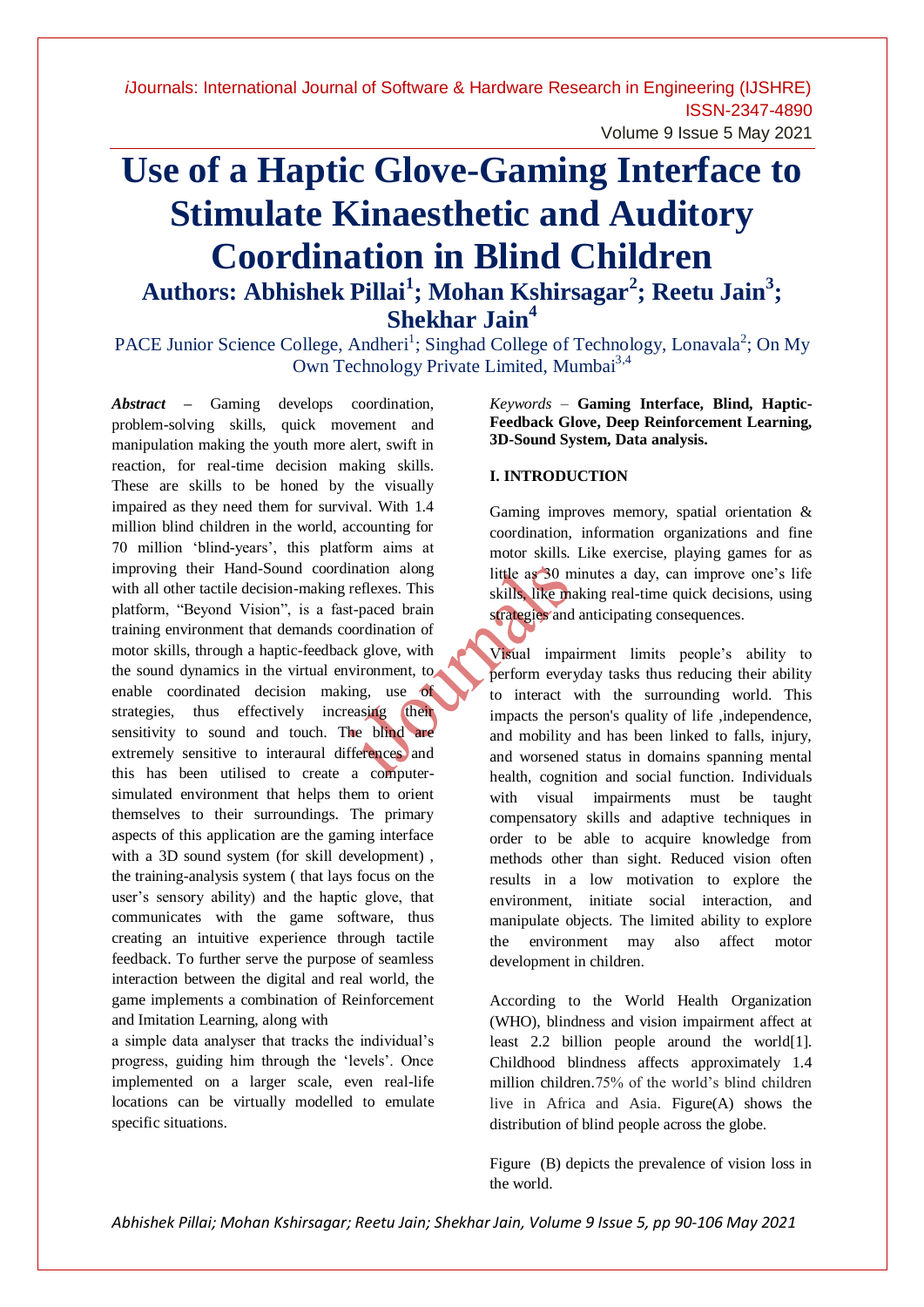Volume 9 Issue 5 May 2021



As indicated by Table [I] , blindness and vision impairment vary widely from region to region, being largely determined by socioeconomic development.

#### **Figure [C] :Age-Standardized prevalence of Vision loss**

© 2020, *i*Journals All Rights Reserved www.ijournals.in

© 2021, *i*Journals All Rights Reserved www.ijournals.in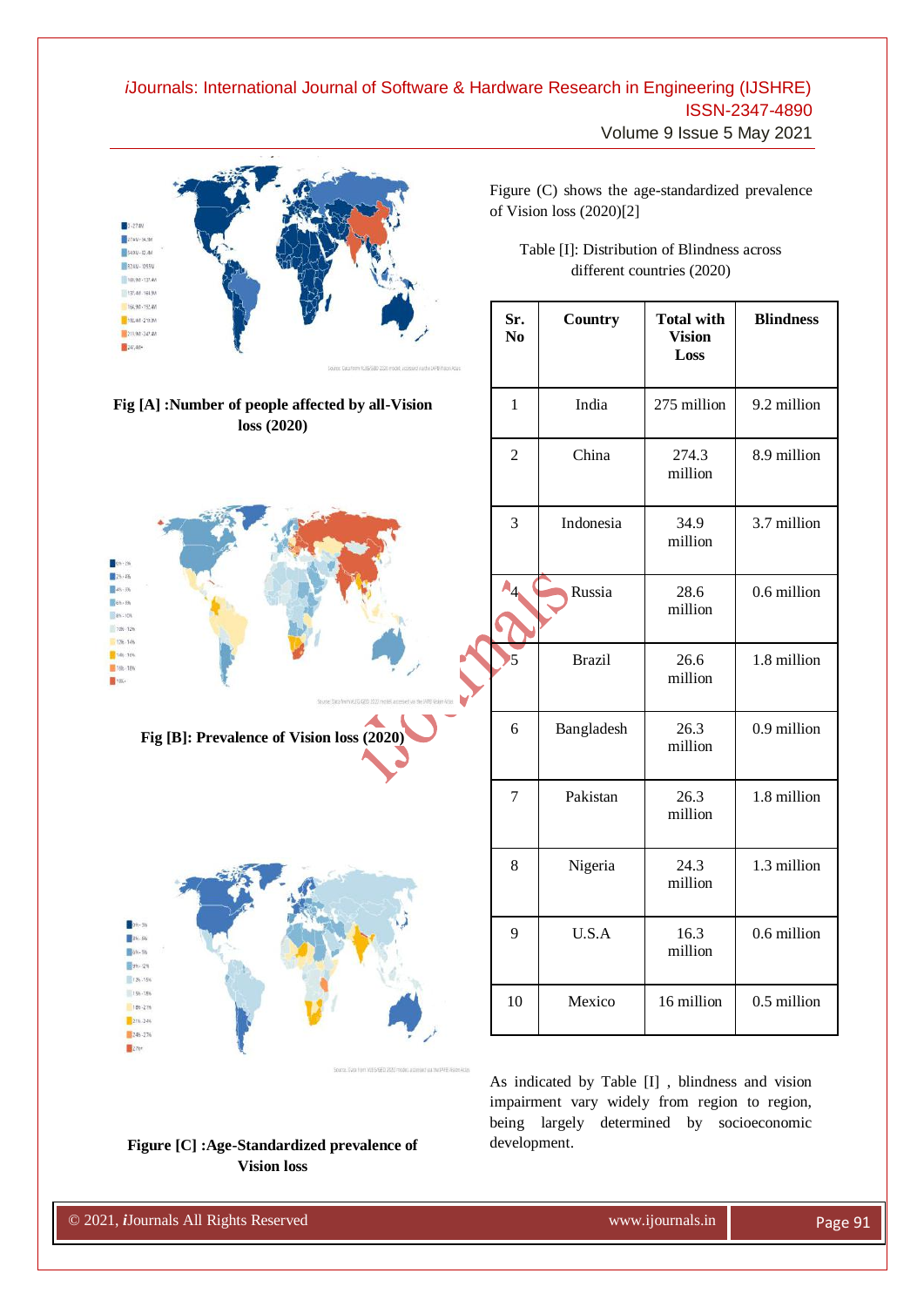Volume 9 Issue 5 May 2021

Due to the loss of the primary sensory modality, visually-impaired individuals learn through experiences that make use of their remaining senses, particularly hearing and touch. Although such experiences are provided through Orientation and Mobility (O&M) skill training, the lack of refinement of the curriculum for children and the potential risk involved, render it ineffective.

The project aims to create a system to train visually impaired children in a virtual environment, eliminating the risk to life involved, whilst developing essential navigation skills. This game aims at:

1. Continuous and Progressive training for the visually impaired, on linking the proximity of the SOUND to ACTION

2. Multiple varying sound systems that can be incorporated to make it closer to real-life experiences

3. Creating an automated, cost-effective, dynamic training system with a high standard of accessibility

4. Most importantly the game consistently works on improving their decision making reflex, based on two sensory skills that they utilize the most in their daily lives

#### **II. WORKING PRINCIPLE**

This project has been designed on the fact that the Blind are extremely sensitive to interaural differences. Thus, this project incorporates audio points with 3D audio for spatial orientation in the virtual surroundings. To use the application, once installed, all the user has to do is calibrate the Haptic-Glove by resetting it. The entire application can be accessed simply through speech and Audio Protocol. It also provides a User Interface for sighted people to manually access. Thus, the user can navigate and access each element of the software easily. For every action taken, the user is provided with audio-feedback, so that the user has an idea of the interactions and the consequences of users actions in the virtual world. For instance,if the user makes a move that causes failure in the

© 2020, *i*Journals All Rights Reserved www.ijournals.in

level, the user is made aware of the action"s consequences, so that their performance can be improved in the next attempt.

An important aspect of this system is the Assist Mode that integrates an artificially intelligent agent (based on Deep Reinforcement Learning) with the existing environment, to train the player, without any additional human guidance.Thus, the entire learning process is automated.The user, on starting the application, must create an account, that stores the details of the user"s past performance and experience; this account in the external database is constantly Automatic updated as the user attempts a level. The audio in the level, is 3D; certain areas in levels rely on a combination of 3D and 2D audio(called Spatial Blend)[3].This audio, from audio points that are strategically spawned in specific areas of the level, is controlled by a logarithmic rolloff.

The Haptic-Glove,that serves as an essential component of this project, links the two worlds. Haptic technology, also referred to as kinaesthetic communication or 3D touch, essentially means any technology that can create the experience of the sense of touch, through vibrations, forces, and motions, to the user. The Glove communicates with the user through coordinated tactile feedback.[4] To use the glove, the user can connect it, through a USB (A to B) cable to a computer that has the game software installed. The data obtained as a result of the user"s actions, is not only implemented in the virtual environment, but is also sent through the serial channel to the Arduino, to generate output in the form of vibrations. The data obtained from the MPU6050 and the push-button on the Arduino is also sent to the software as input, for the actions to take place.

The system comprises two principal components:

- 1. The Virtual Training Environment
- 2. The Haptic-Feedback Glove

Figure (D) shows the high level block diagram of the entire system.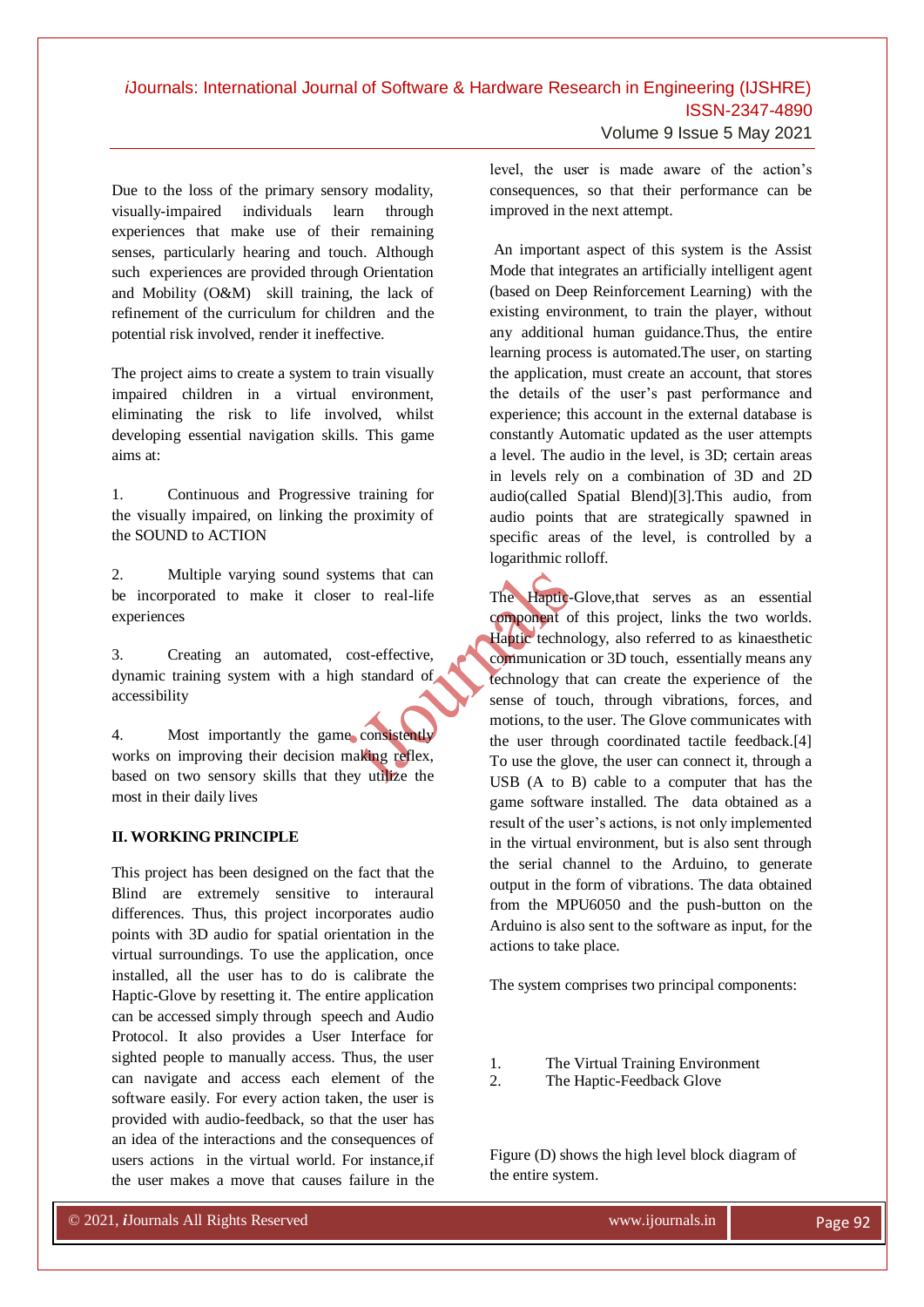



Fig.[D]: High Level Block Diagram of the System

### **III. TECHNOLOGY**

### **1.Overview**

The most effective and only current solution that serves the purpose of training the blind is Orientation and Mobility (O&M) skill training. However, there is an acute shortage of O&M specialists, negatively affecting the lives of thousands around the globe[5]. Moreover, it exposes individuals to countless risks due to traffic and the weather, negating all the positive effects it may have.

Although Virtual Reality O&M has been experimented with, the cost of VR production is extremely high, making it unaffordable to the vast majority of blind people, who reside in the poorest regions of Africa and Asia.

This system trains and tests the skills of the visually impaired children through various soundbased exercises , encouraging them to use their auditory power to improve their performance, aiding cognitive development. The learning curve is determined by the age of the user, thus suiting the needs of all. The game implements an assist mode that deploys a machine learning agent, trained through a combination of Deep Reinforcement Learning[6] and Imitation Learning<sup>[7]</sup>, to guide the user through the 'levels', aiding the process of learning without any human interference. The user's growth is recorded in the form of a score and the time taken, highlighting the key areas of improvement, which is saved to the database. The analysis system then analyses and recommends levels based on the user"s performance, for further improvement. Each level

© 2020, *i*Journals All Rights Reserved www.ijournals.in

explores various aspects of the physical world, and requires the user to put into action, his sensory skills, for a good score. The Haptic-Feedback glove is a crucial aspect of this system. With a computer simulated environment, the user can only receive visual feedback; it provides a solution to this very issue. The glove, that consists of motion sensors and vibration motors along with the Arduino[8] microcontroller, communicates with the application through a serial channel, allowing the blind to experience the vibrations in real time, based on their virtual surroundings, eliminating the need for any dependence on vision[9]. The audio system also plays a pivotal role in understanding how to time the reaction better, polishing the users' reflexes. Figure (E) provides a detailed overview of the working of the gaming interface.



Fig [E]: Control Flow Diagram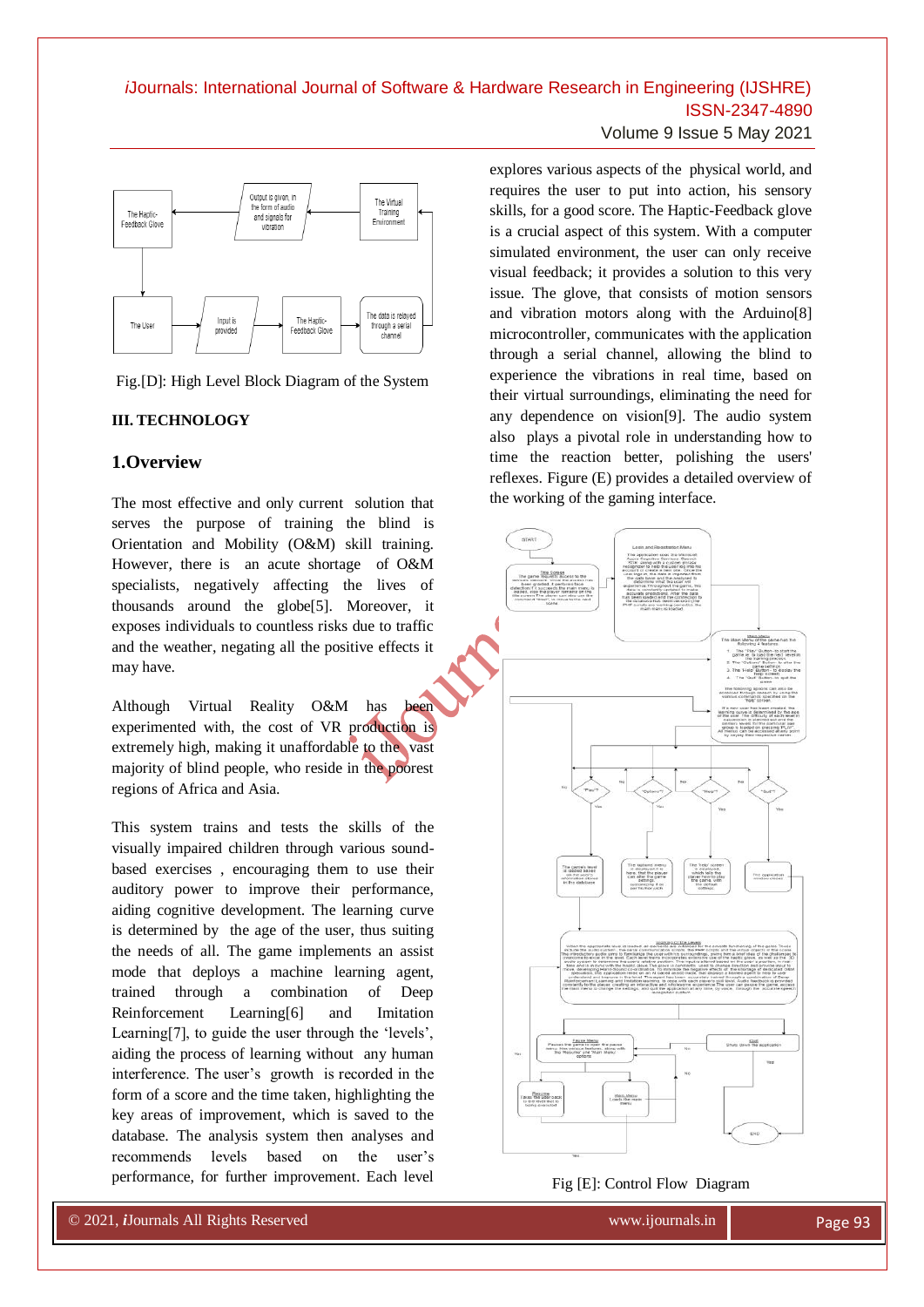Volume 9 Issue 5 May 2021

The user can develop essential skills and learn whilst enjoying, thus creating an unique, easily accessible system that provides important skills to the individual.

## **2. High-Level Block Diagram**

The Scene Manager serves as the very backbone of each scene. It governs every single element in the scene, including UI elements. It enables communication between the Script and Animation Engines, and implements every user-defined action (along with its consequences) in the scene. It also plays a pivotal role in space partitioning and interaction between objects.

The Scene Manager, based on the inputs from the Script Engine, relays information to both, the Animation Engine as well as the Audio Manager, thus handling the primary aspects of the working of the scene.The most important part of the interface, however , or the "brain" of the operation is the Script Engine. It incorporates all scripts and libraries they depend on , functioning based on the requirements of the level. The Script Engine is responsible for determining, defining and conveying the required action to the Scene Manager. It is closely associated with the Timer, to carry out the execution in real-time. The Script Engine is also linked to the Animation Engine, providing all the input it requires to function. The engine processes all the input ( from both, the microphone (voice-commands) and the hapticfeedback glove) and relays the output to the appropriate part of the system, with minimum latency, aiding the smooth working of the application.

As the primary form of output is audio, the Audio Manager forms a crucial aspect, and constantly receives data from the Script Engine, relaying it from the collection of predefined sounds to the sound renderer. The Script Engine ensures that the Animation Engine functions simultaneously, so that the output as a whole is in sync. It also relies on the Physics Engine, to determine the possibility and degree of movement along each axis, as well as relative to the player"s position. Additionally, the Physics Engine enables interaction between various components in the scene.

© 2020, *i*Journals All Rights Reserved www.ijournals.in

The Script Engine communicates with two key features of the application, the database and the Neural Network model (Inference only, when the Assist Mode is enabled), processing the data from each to produce the desired result. The user's data is modified and saved frequently for further analysis, to determine the training path to follow. The course of training can also be manually altered, making the system potentially useful to all. Messages can be sent and received from the Input-Output subsystem through the Haptic glove as well as speech.

Figure (F) displays the high-level block diagram of the system.



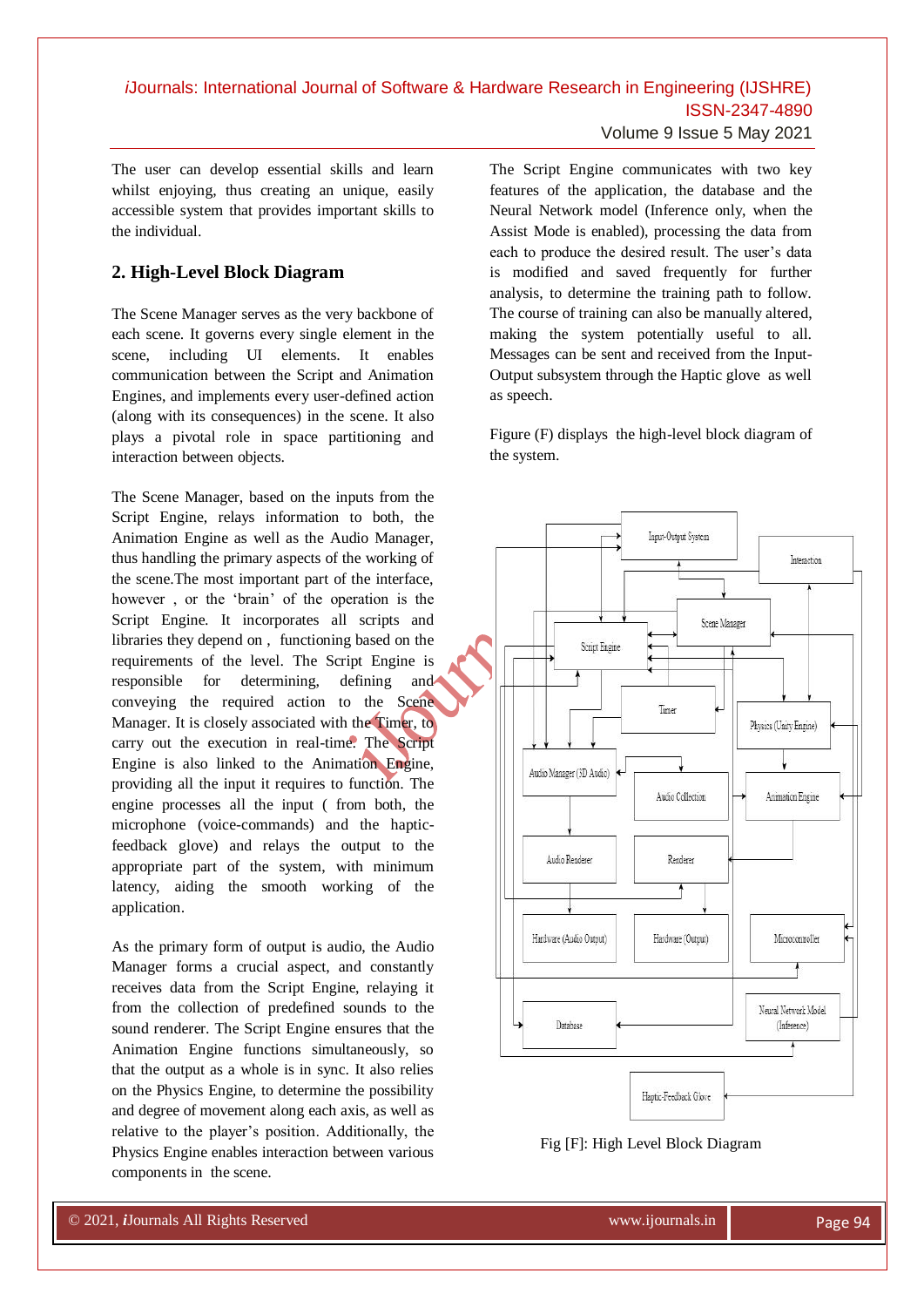Volume 9 Issue 5 May 2021

### **3. Detailed Working**

#### *A] Virtual Training Environment:*

The system comprises two main components- the Haptic Feedback Glove and the Virtual Training Environment. The training environment and the glove work in sync, to serve the ultimate purpose of training the individual; each part plays a pivotal role.

The Virtual Training Environment, built in the Unity Engine[10], consists of the following primary elements:

- 1. The Scene Manager (for each scene)
- 2. The Script Engine ( that determines and defines every action)
- 3. The Physics Engine (that defines all interactions)
- 4. The Animation Engine
- 5. The Timer (closely associated with the Script Engine)
- 6. The Input-Output subsystem (key part of the Script Engine)
- 7. The Audio Management subsystem
- 8. The Audio Collection for each Scene (linked with the management subsystem)
- 9. The Database (MySQL, that stores the user"s data and relays information to and from the Script Engine, through PHP Scripts associated with the engine)
- 10. The Assist Mode (the Neural Network Model that is enabled when selected, Inference only)
- 11. The Rendering Engine (for both audio and the graphical output)

#### *A.1 Detailed Game-Context Diagram*

Figure (G) shows the Game Context diagram, with all the scripts in use.

© 2020, *i*Journals All Rights Reserved www.ijournals.in

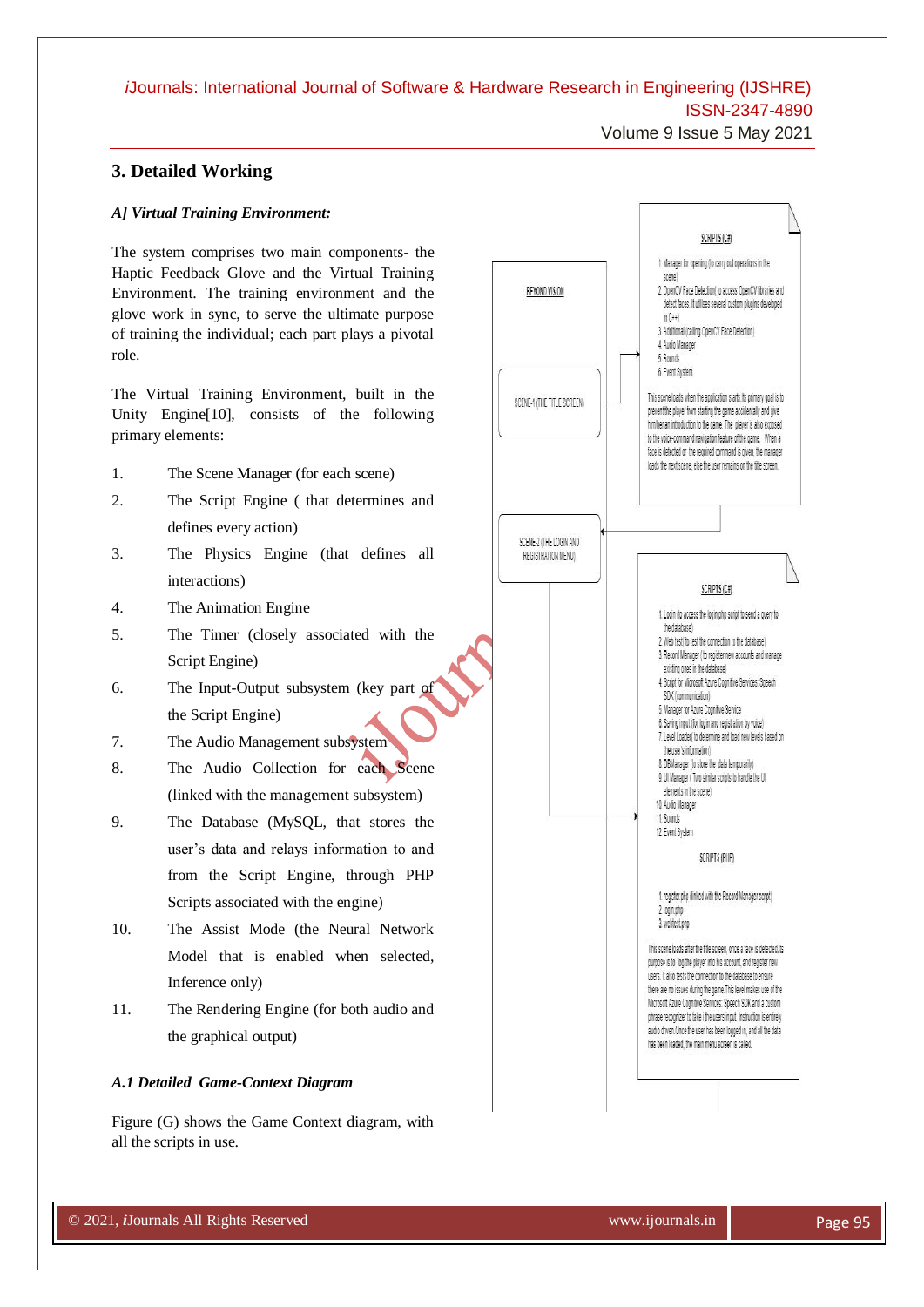Volume 9 Issue 5 May 2021



#### Fig [G]: Game-Context Diagram

© 2020, *i*Journals All Rights Reserved www.ijournals.in

In addition to the primary scripts mentioned above, several background scripts aid the functioning of the application. They are:

1. Additional Camera Data Scripts

2. trainer configuration.yaml (to train the Neural Network)

3. Graphic Raycaster Script

This application also uses custom plugins developed in Visual Studio (C++) for use in the Unity Engine.

The above mentioned scripts were written solely for the purpose of this project. The standard Unity packages utilized were:

- 1. Com.unity.barracuda
- 2. Com.unity.burst
- 3. Com.unity.cinemachine
- 4. Com.unity.render-pipelines.core
- 5. Com.unity.ide.rider
- 6. Com.unity.ext.nunit
	- 7. Com.unity.mathematics
- 8. Com.unity.postprocessing
- 9. Com.unity.searcher
- 10. Com.unity.collab-proxy
- 11. Com.unity.render-pipelines.lightweight
- 12. Com.unity.render-pipelines.universal
- 13. Com.unity.test-framework
- 14. Com.unity.timeline
- 15. Com.unity.ugui
- 16. Com.unity.ide.vscode
- 17. Com.unity.ide.visualstudio
- 18. Com.unity.ml-agents

#### *A.2] Explanation*

Each scene in the application is entirely governed by the Scene Manager present in the scene. It coordinates the working of each element present in the scene to produce the desired result. When the application starts, the first scene to be loaded is the Title screen. The primary goal of this scene is to check whether the user has consciously activated the application or if it was an accidental start. This scene utilises a custom plugin, designed for this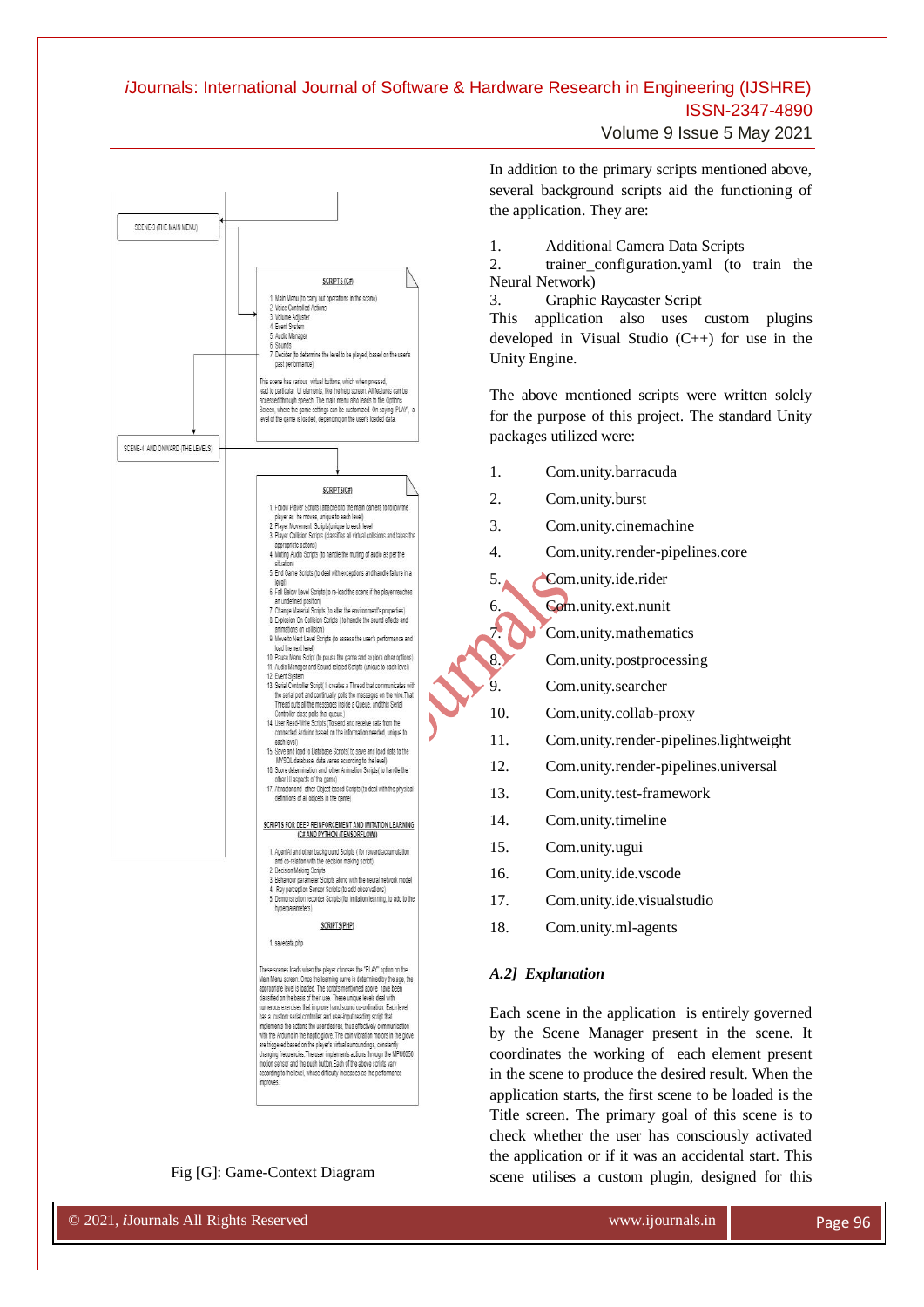very purpose, built in Visual Studio in C++ with CMake and existing OpenCV libraries. Imported into Unity as DLL (Dynamic Link Library) File, it performs face detection to determine the presence of a player. The camera stream and pixel processing is done within OpenCV, and only the properties of the detected faces are sent to Unity in real-time. The associated C# scripts receive and process the data to take the appropriate action.

The Audio Manager in this scene is responsible for the audio output as well as handling speech input. It achieves the latter through the combination of custom phrase recognition code and Windows Speech Services (when offline). When access to the Internet is enabled, the application heavily relies on the Microsoft Azure Cognitive Services: Speech SDK for Unity. If a face is detected, the management subsystem loads the next scene, else the application shuts down after 2 minutes



#### Fig[H]: Title Screen

The next scene is the Login and Registration Scene, where the user must either log into an existing account or create a new one. This scene, like the others, can be navigated entirely through speech. This scene can be broadly classified into two UI elements- the Login screen and the Registration screen.

The Registration screen employs the Microsoft Azure Cognitive Services: Speech SDK for accurate speech-recognition, which then communicates with the associated C# scripts, to record the data. After the connection to the database is tested, the data is relayed via a PHP

© 2020, *i*Journals All Rights Reserved www.ijournals.in

Volume 9 Issue 5 May 2021

script and the Unity Web Request System to the database, that creates and initialises the account.



### **Fig[I]: Layout of the Login Screen in the editor**

Once the account has been successfully created, the user is led back to the Login screen to log into the account with the two key parameters- the username and age of the user. This data is verified, and then based on it, the user's score and past performance is loaded. All the data being sent to and received by the database is processed by the Database Manager. The loaded information is assessed and analysed by the C# scripts written for this purpose and the appropriate decision is taken (the next level that suits the needs of the user is determined). The other elements in the scene include the Audio Manager, the collection of audio, the Azure: Speech to Text Manager and the Script that enables it"s communication with the server

The Main Menu scene, which is displayed next, has multiple features that enable the user to manage the application. The "Play" button, accesses the level determined previously. The "Options" button presents the Options Menu, where the user can alter the basic settings of the game, to customize the experience. The "Help" button leads the player to a scene, explaining the purpose and the controls of the game, with the Haptic Glove as well as speech, through a voice-over. This provides a detailed explanation on the working of the game and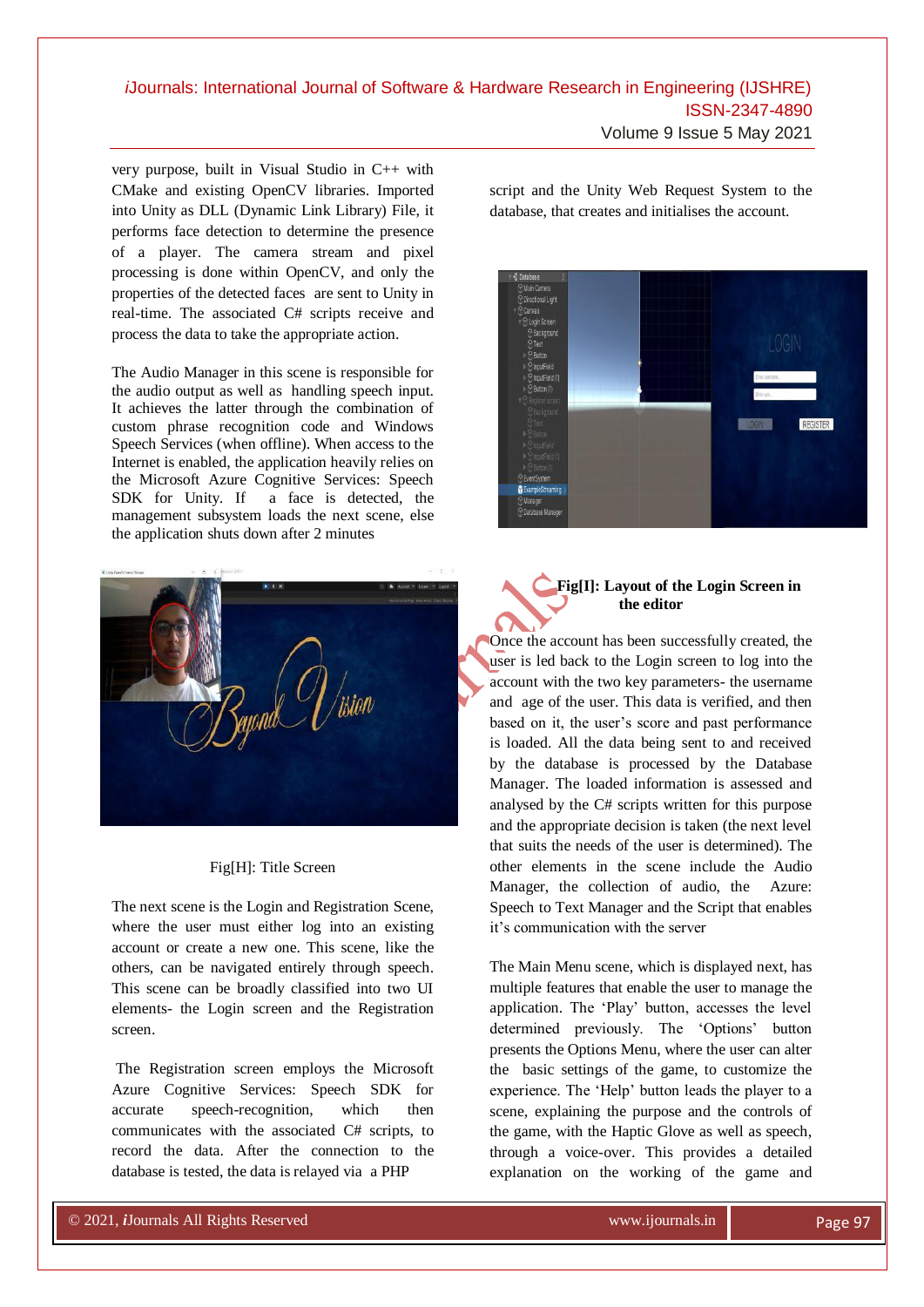exposes the player to the voice-control navigation feature available in the game. The last UI element present in the scene is the "Quit" button that shuts down the application. This scene primarily serves as a 2D interface for the user to understand the functioning of the game and launch it. This scene includes scripts that deal with the speech-based actions, the Audio-Manager, and other trivial ones that alter specific settings.

As specified earlier, the "Play" button loads the level previously determined, a 3D world that poses certain challenges that vary according to the difficulty and the time spent by the player in the virtual environment. The levels present soundbased cues to help the player navigate the world, thus heavily relying on the 3D audio to solve the level.Certain levels also implement Microsoft Azure Cognitive Services: LUIS (Language Understanding).The levels have been designed to engage the user, with constant audio feedback being provided based on the performance of the user. As the user plays the game, a score is recorded and constantly fed to the database to track the user"s performance. The moment the user enters the world, he/she is provided a brief overview of the level. The user can then proceed to complete the challenges presented in a fixed time period. The user can also pause the game at any point to change the settings, quit or return to the Main Menu. The C# scripts associated with the levels deal with the following aspects:

- 1.Scripts associated with the functioning of the cameras in the scene- determine which camera to render from, and position the cameras relative to the movement and position of the player. The Audio Listener Script is attached to the Camera, thus even the slightest change in position can alter the audio output. The cameras utilise the Com.unity.cinemachine package to aid the transition of cameras as well as any change in direction.
- 2.Scripts associated with the player"s movement and collisions with virtual obstacles and audio pointsthese scripts determine and implement player movement, and classify all collisions, relaying this information to the Scene Manager. They are closely linked to the camera scripts to coordinate the working of the camera with the player. These scripts also handle movement in undefined locations.

© 2020, *i*Journals All Rights Reserved www.ijournals.in

- Volume 9 Issue 5 May 2021
- 3.Scripts associated with the Audio Manager- to mute and play audio based on the events that occur
- 4.Scripts to handle failure or completion of a levelthey determine the cause of failure and send this information to the audio manager. They also control the Event System in the case of completion of the level. The "End Game" script in particular deals with the communicating the score and time to the Database Manager and reloading the level
- 5.Scripts to change materials and alter the environment's properties, when certain events are triggered
- 6.Scripts to handle the animation and physics related to the destruction and fragmentation of objects
- 7.Script that spawns and defines all the objects present in the scene
- 8.Script to determine the score and time taken- the score is constantly updated and sent to the Database Manager
- 9.Script to pause and resume the game- it also assists in displaying UI elements to explore other in-game options
- 10.Scripts to connect and relay information to and from the Haptic- Feedback Glove- to enable realtime, latency-free communication with the glove's Arduino Uno R3. These scripts have been built, utilizing the Serial Port library (Ardity) by Daniel Wilches for bi-directional communication with the Arduino[11].These primarily include the following two scripts:
- 10.1.**The Serial Controller Script**  that creates a thread to communicate with the Serial Port and continually polls messages on the wire. The thread puts the messages in a queue and the Serial Controller polls the queue. It also makes use of the Ports library to access the COM Port.
- 10.2.**The User Read-Write Script** This enables the user to send custom input and receive output, through the Arduino, based on the specifications of the level. It is closely linked to the Serial Controller for communication with the Arduino with the USB cable.

Apart from the scene-related Scripts mentioned above, certain Scripts also handle communication with the MYSQL database, that stores the

$$
L^{CLIP}(\theta) = \hat{E}_t[\min(r_t(\theta)\hat{A}_t, clip(r_t(\theta), 1-\varepsilon, 1+\varepsilon)\hat{A}_t)]
$$

information of all current users. The C# scripts that handle this communication include:

1. **Database Manager Script**- this script handles all the data sent and received from the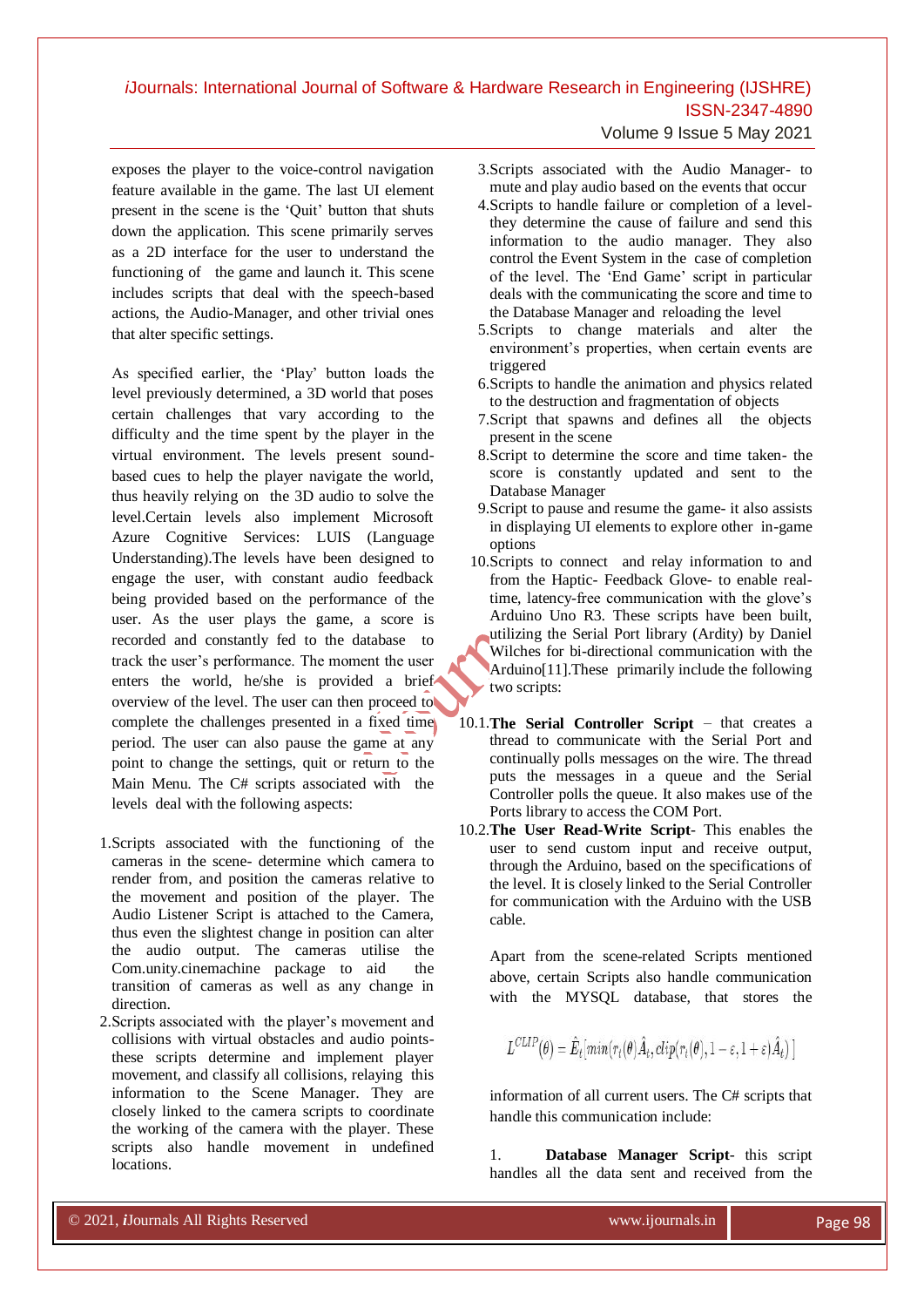Volume 9 Issue 5 May 2021

database, creating a temporary location to store the active user"s data while the application is functioning

2. **Save and Load to Database Script**- this script loads the data to the MYSQL database, creating a permanent location for it. This script is closely associated with the Database Manager and the PHP script to send the Web Request. This C# script makes use of Unity Engine"s Web Request System to access the database via the PHP script .

The PHP scripts linked with the entire application, enable access to the database, thus playing a crucial role in the functioning of the System:

- 1. Savedata.php
- 2. Register.php
- 3. Login.php

4. Webtest.php(to test the connection to the database)

If a level in the process of training proves to be too difficult, the user has the option to enable the 'Assist Mode'. In this mode, the standard movement script is replaced by a decision making script that makes use of the trained Neural Network model[12] (only for inference at this stage) to take the appropriate action .The Demonstration recorder Script was used to train the model, by recording manual actions for certain levels to increase the accuracy of the decisions made. The decisionmaking script also has a heuristic method that accommodates manual player input. The Ray-Perception Sensor script makes use of raycasts[13] to determine the relative distance between objects in the 3D environment, to keep track of the player"s surroundings, adding all observations to an array that is ultimately passed to the decision requester , that takes the appropriate decision. The Timer, times the actions taken; these scripts supporting the neural network also keep track of the other elements in the scene, thus preventing any errors during the functioning of the mode. The Neural Network model was built and deployed using the specialized Unity package 'Com.unity.ml-agents', along with Tensorflow, for training the model, based on the observations passed and the actions taken by the decision-making script. The hyperparameters were tuned in the trainer\_config.yaml file, before training, and the reward system was established. The accumulated reward was stored locally as plain-text file,

accessed during training.The final Neural Network model was deployed as a behaviour parameter for inference only. The script handling the working of Assist Mode, resets the level after the trained agent navigates through it, so that the player can attempt it, based on the hints given and the audio output received.

The Neural Network Model was trained using the Proximal Policy Optimization Algorithm (PPO)[14]. The PPO Algorithm developed by OpenAI, to replace the Deep -Q learning method. It involves collecting a small batch of experiences interacting with the environment and using that batch to update its decision-making policy. Once the policy is updated with this batch, the experiences are thrown away and a newer batch is collected with the newly updated policy.

Hence, it is called an "on-policy learning" approach. The new variant implements the following objective function:

 $\theta$  denotes the policy parameter

 $\bullet$   $E^{\wedge} t$  denotes the empirical expectation over timesteps

 $rt$  is the ratio of the probability under the new and old policies, respectively

- $A^t$  is the estimated advantage at time t
- $\epsilon$  is a hypermatameter

Due to the fact that it has no experience buffer, it trains the model faster, for both continuous and discrete data. The Python API communicates between the external Python process and the game software.

#### *A.3] Results*

C

Approximately 97% of the children in the United States play games for an average of an hour a day[15]. Video games have now become a ubiquitous part of children"s lives around the world. A vast majority of research on the effects of games has only been on its negative effects, leading to depression, violence and depression. However, a more balanced perspective has only recently begun to emerge, highlighting the possible benefits of playing video games in the areas of cognitive and social development. Video games have the potential to educate, in a manner, completely

© 2020, *i*Journals All Rights Reserved www.ijournals.in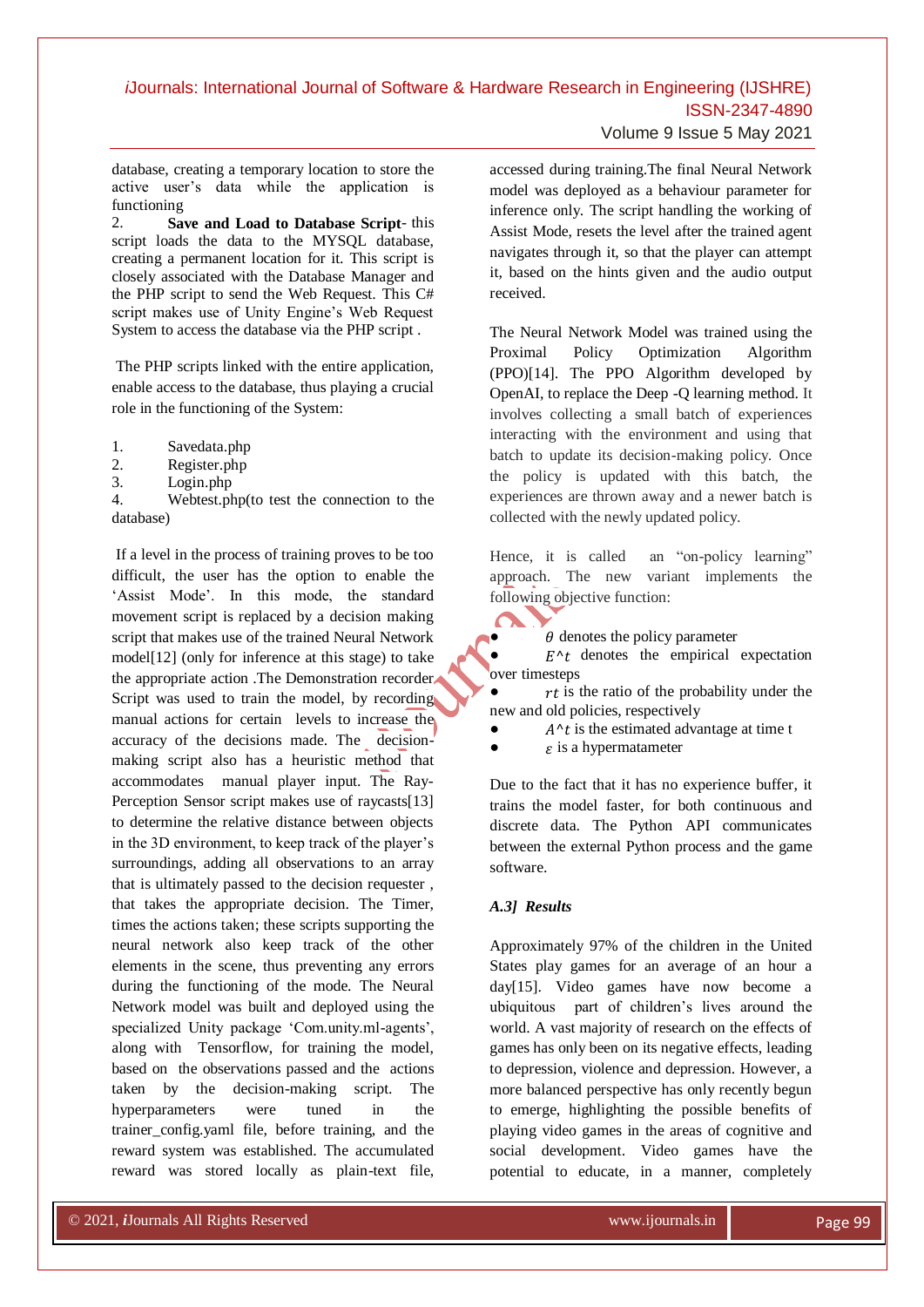different from the traditional approach. When strategic or educational games are played for a small, fixed period of time, they can have several positive effects on the individual [16]. Moreover, video games have the ability to offer extensive virtual environments to train and build on essential real-world skills."Beyond Vision" relies on a similar approach and aims to develop navigation and spatial orientation skills, by building on the visually impaired user"s primary senses- hearing and touch. Figure(J) shows the visible improvement in individuals as a result of playing video games associated with learning and memory as a function of group.



Fig.[J]:Improvement in cognitive skills as a result of playing strategic video games

The game is partitioned into numerous "levels" that simulate real life situations.All the levels contain audio cues and incorporate tasks that must be successfully completed to move on to the next level. Certain levels also incorporate trained Reinforcement Learning agents, to provide an additional challenge. Each level is unique and trains the primary sensory skills of the visually impaired individual. The difficulty increases with each level; the learning curve is determined based on the age of the individual as well as the score attained in each attempt of the previous levels. The use of levels helps identify the key areas of improvement and also enables the user to explore various environments and situations during the process of training. Each time the user plays a level, the score and time taken for that attempt is recorded and stored in the MYSQL database, and this information is used to determine if the user

© 2020, *i*Journals All Rights Reserved www.ijournals.in

Volume 9 Issue 5 May 2021

should move on to the next level. It also identifies the levels that should ideally be played next. This use of "levels" in the application helps determine the existing skills of the user and build on the key skills required in the desired environment.

The difficulty of the next level to be played is determined by the system based on the user"s past performance. If any level in the course of training proves to be too difficult for the user, the game offers an Assist Mode. This mode implements an artificially intelligent agent that has been trained in the environment, based on its specific requirements. The user is provided with the audio output in real-time to determine the possible paths that can be taken. Constant audio feedback is provided, so that the user can successfully complete the level.As soon as the agent completes the level, it is reset, so that the user can ultimately implement the audio to improve his/her score. The user can use the Assist Mode only twice in each level. If the user fails after that, he is forced to play a different level of the same difficulty as the previous one. The use of Reinforcement Learning (the PPO algorithm) allows the use of the same network for variable situations, thus capturing all outcomes of a level. The neural network was trained using the PPO algorithm, to implement both discrete as well as continuous values. The results of the first training round are displayed below (from Tensorboard). Figure (K) shows the cumulative reward gathered by the agent in the environment.



Fig.[K]:Cumulative reward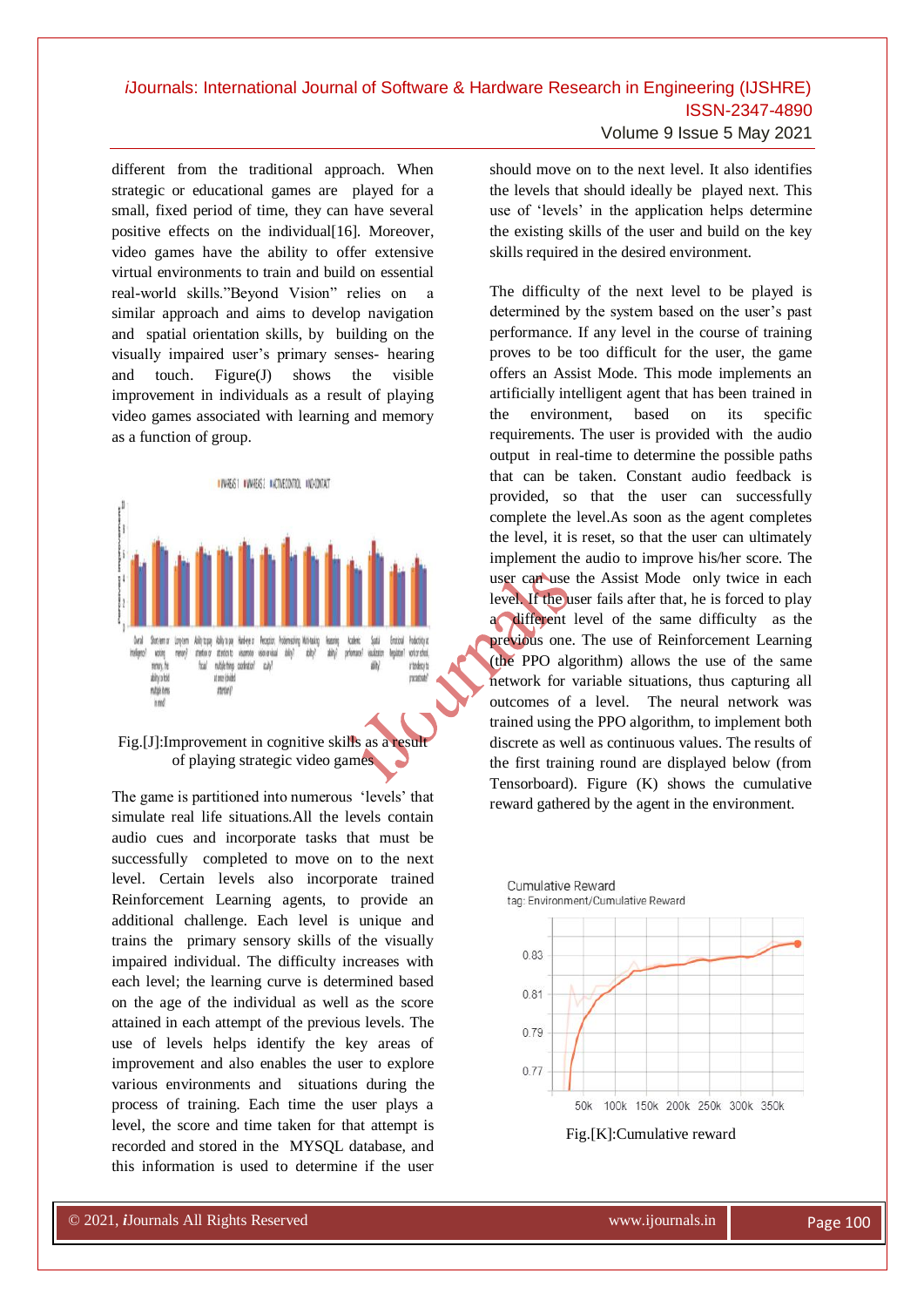Figure(L) shows the episode length.



Fig.[L]:Episode Length

The above data pertains to a particular level of the application that requires the user to avoid randomly spawned moving obstacles. They are required to avoid these incoming obstacles to increase their score.Thus, the agents trained for each level have the potential to effectively navigate every possible situation and provide excellent examples on how the level should be attempted.

#### *B] Haptic-Feedback Glove:*

The Haptic-Feedback Glove serves as the principal form of input in this system. The only current alternative to O&M training is acoustic Virtual Reality, however, the price of such systems is extremely high, making them inaccessible to the masses. The areas in the world with the highest concentration of blind people fall in the poorest regions of Africa and Asia, thus, only a costefficient solution would prove to be useful. The Haptic-Feedback glove was designed to serve this very purpose.

The glove incorporates an Arduino Microcontroller, that serves as the principal component. The Arduino has been programmed with protothreads, to reduce latency and for efficient serial communication with the application in real time. This was truly a crucial aspect as any delay in communication can lead to a plethora of problems. The board is connected to multiple coin

© 2020, *i*Journals All Rights Reserved www.ijournals.in

Volume 9 Issue 5 May 2021

vibration motors, along with a push button, and a 6 axis motion sensor. The MPU 6050 tracks the motion of the user"s hand and relays the information to the Arduino, which sends a message through a USB cable to the application, to register the movement.This movement is implemented in the virtual world in real time, and the consequences of this action are determined along with the output that is relayed to the Arduino board. The vibration motors vibrate at changing frequencies, depending on the player"s virtual surroundings and the current situation .

The user has two primary modes of input, that alter the message based on each level- the push button and the MPU6050 motion sensor. The role of the motion sensor is to send the precise change in the coordinates so that it can be scaled and implemented in the virtual environment. Once the direction is changed, the motion in that direction can be triggered using the push button. The use of these two, varies according to the necessities and difficulty of the level. The number of buttons and controls have been minimised to prevent any confusion, that may ultimately lead to wrong inputs from the user. The combination of these two mechanics, successfully capture the inputs required, successfully developing the skills required by the individual.

The vibration motors serve as an important form of tactile feedback, as in its absence, the only form of output is the audio. Tactile feedback plays an essential role in developing the user's skills, as it is what plays an extremely crucial role in daily movement. The main objective of this application is to train the Blind, so that they can navigate their physical environment with ease. The main mode by which they determine obstacles in their path is the 'White Cane'. The vibration motors exist to emulate that effect, by vibrating at changing frequencies based on the contact with virtual objects. Thus, the application not only provides the location of the obstacle, by exposing the audio point, but also provides tactile feedback to aid them in their motion in the virtual world. The vibration motors are four in number and are position on the ends of the sheaths that cover each finger,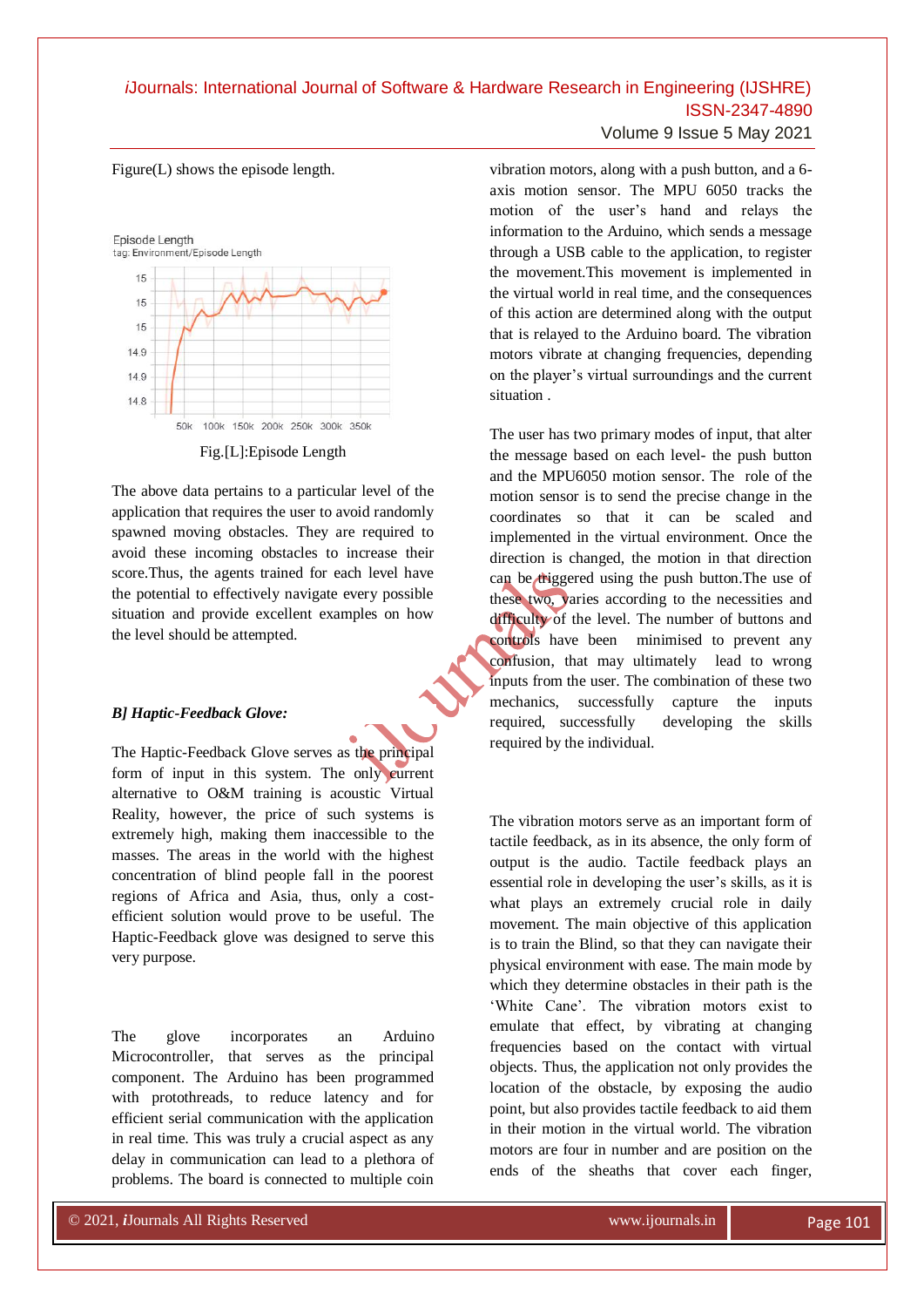excluding the thumb. They are connected to the Arduino board individually, to trace each endpoint.The Push button is placed on a small fragment of a Zero PCB board, that connects to the side of the index finger, so that the thumb can easily access the push button, like on a standard controller. The MPU6050 motion sensor has been positioned next to the Arduino, placed on the upper surface of the glove.

#### *B.1] Schematic Diagram*



Fig.[M]:Schematic Diagram

Figure (M) shows the schematic diagram of the Haptic-Glove[17]. The Arduino connects to the game software via a USB A/B cable connected to the COM port.

#### *B.2]Explanation*

The Haptic-Glove can be connected to the COM port once the application starts.The MPU6050 only has to be calibrated for accurate information to be transferred. The Glove can then be used with the application. The user can access and start the level through speech, and the glove starts functioning as soon as the level loads.For any level in the application, the user can change directions with the MPU6050, and move forward in that direction,

© 2020, *i*Journals All Rights Reserved www.ijournals.in

relative to the position of the player, by pressing the push button down, which moves the player by a fixed number of units. The user is compelled to rely on audio to choose the direction as well as other actions based on the audio output given as a result of earlier decisions, resulting in a continuous cycle of processes.

To make the interactions in the virtual world feel as real as possible, every interaction is accompanied by a set of vibrations that are experienced through the coin vibrations motors present in the glove. The frequency of their vibrations are altered individually to emulate the experience of touch , as these motors are connected separately to the Arduino pins.The above mentioned inputs vary according to the level, thus offering a complete training experience to the user.The system has the ability to function through speech, in the absence of the glove but the haptic feedback glove can help emulate even real life experiences, providing an intuitive experience through tactile feedback. The glove would have no real impact if it weren"t costeffective, so the cost has been minimised by reducing the number of components without altering the true working of the glove. With just three components, excluding the Arduino, it serves as the perfect low-cost alternative to an acoustic VR system.Figure (N) shows the arrangement of the components on a working prototype of the Haptic -Feedback Glove.



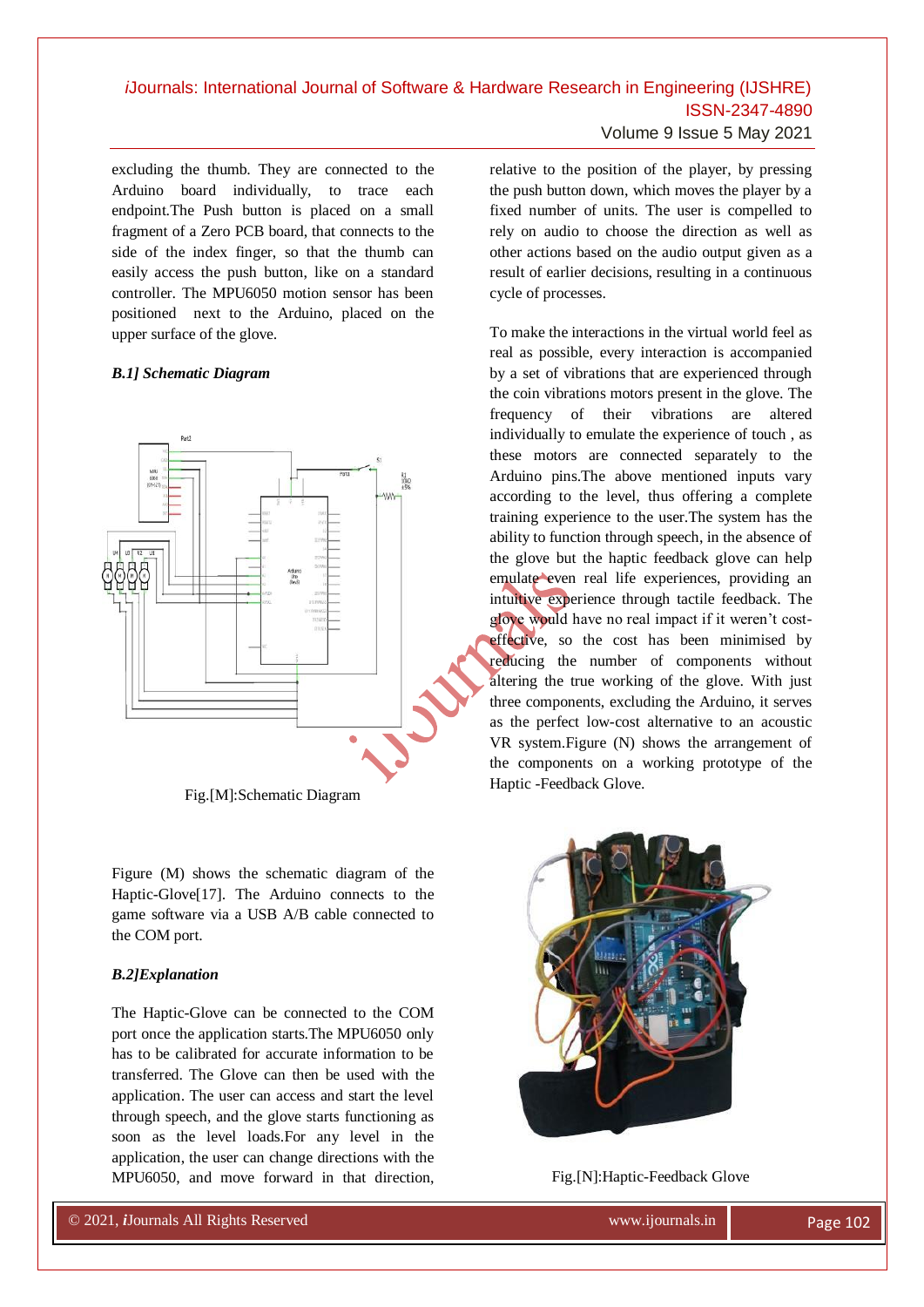### Volume 9 Issue 5 May 2021

### *B.3] Integration of the Haptic-Feedback Glove with the Software*

The most crucial aspect of the working of this system, is the communication between the Arduino and the game software installed on the computer. As the timing of the user's performance assumes utmost significance in this application, any form of latency can cause a plethora of problems, and result in an undesirable final outcome. As true multithreading is impossible on an Arduino, the system uses a technique called proto-threading to make each component run as a separate process. It utilises a sophisticated proto-threading library for Arduino, thus effectively eliminating any form of latency. For communication with the software, as mentioned above, it incorporates bi-directional communication through a serial channel. This partly utilises Daniel Wilches' networking library for Unity to process the incoming and outgoing data.e.

#### *B.4]Results*



Fig.[O]: Change in roll,pitch and yaw with movement



Fig[P]: Change in pitch with uniform movement

© 2020, *i*Journals All Rights Reserved www.ijournals.in

Figure (P) shows the change in pitch as obtained by change in the direction of movement of the glove. This information is tracked by the MPU6050 on the glove.It also tracks the roll and yaw when these values are important in certain levels (as indicated by Figure(O)). The pitch plays the most important role as it determines change in the primary directions-Left and Right, which is required by a majority of the levels. When the glove is turned right, a trough is obtained and when it is turned left, a crest. The roll and yaw is also obtained in a similar manner, to be scaled. This information is crucial in determining the exact direction in which the player moves by scaling these values appropriately. The Arduino returns the direction as a single character as well as the exact pitch values obtained as a result of the Arduino code, so that the game software can process the information easily and apply it, without the slightest trace of latency.



Fig.[Q]: Variation in input from push-button

Figure (Q) shows the variation in input from the push-button. The primary purpose of the push button is to relay a discrete value for an action to be undertaken. Its primary purpose is to either confirm movement or take discrete actions.In the figure above, the variable holding the value provided by the push button, varies between 1 and 0 to relay input for a fixed amount of time,as the button is pressed.This can be explained with an example of movement in a level. The MPU6050 changes the relative direction, but the input from the push button causes actual movement, by a fixed number of units based on the number of crests, or positive inputs(1).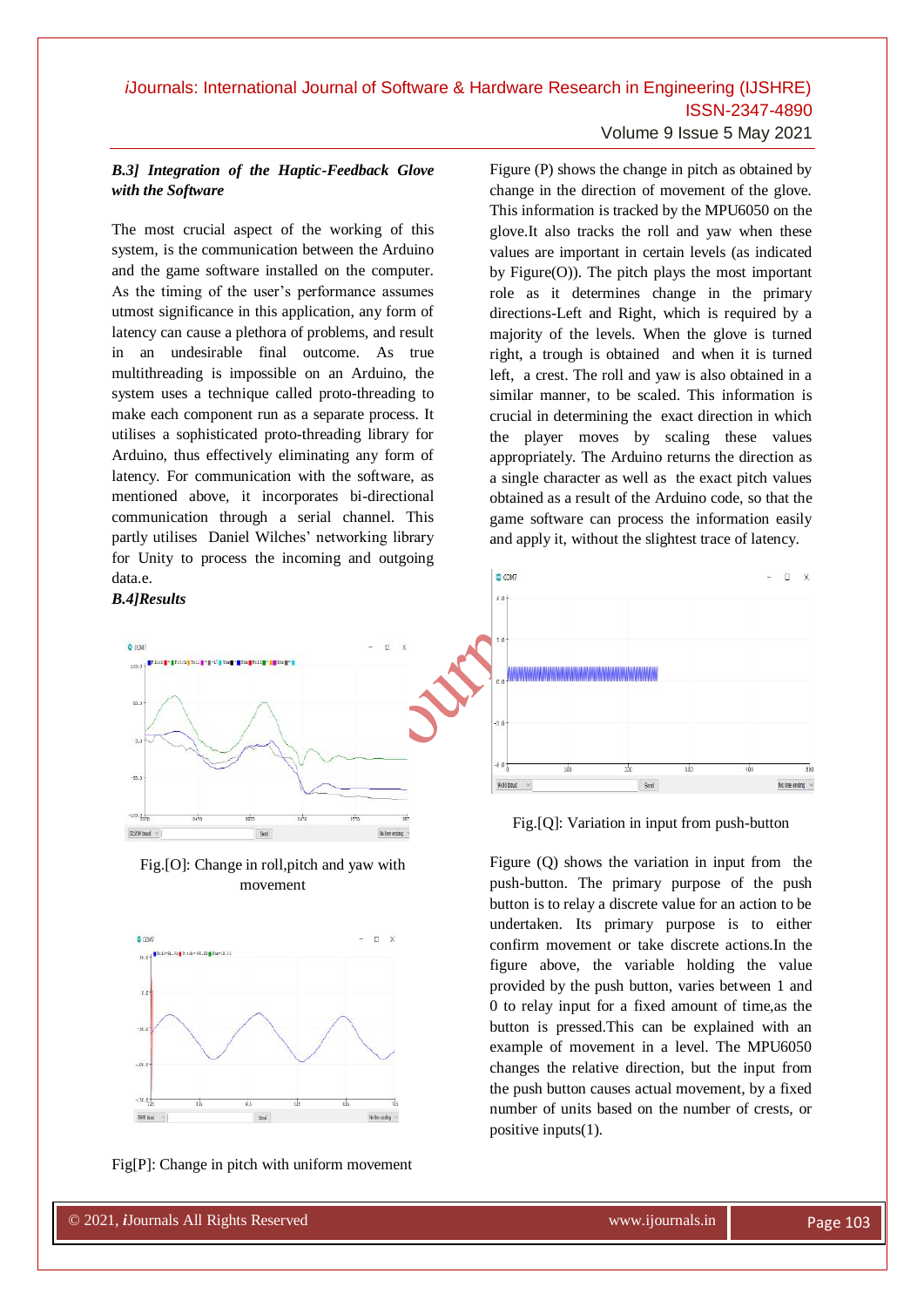Volume 9 Issue 5 May 2021

Due to visual impairment, the other senses of the Blind are heightened. They are extremely sensitive to touch and change in external physical factors[18]. The vibration motors are attached to the gloves at the point right above the fingertips of the user. The vibrations vary according to the situation. For example, in a certain level, when the user approaches an obstacle, the frequency of vibrations increase to provide a realistic effect.The relative direction is determined by raycasts to send the signal to the appropriate vibration motor. According to Dr. Lotfi Merabet, the director of the Laboratory for Visual Neuroplasticity at Schepens Eye Research Institute of Massachusetts Eye and Ear, in blind people the brain rewires itself in a manner to use the information at its disposal so that it can interact with the environment in a more effective manner.Dr.Corinna Bauer, a scientist at the same institution, stated that as a result of visual impairment, the connection between other areas of the brain are strengthened, to compensate for loss of vision. Thus the tactile feedback provided serves as an excellent mechanism for them to develop their sense of touch[19].

### **4. Future Scope**

Although the current version of the system works extremely well to suit the needs of the blind, it does not model real world locations. It only emulates the possible experiences in locations. Therefore, the further development of this application would undoubtedly involve mapping real world locations and environments into the virtual world. This would enable the user to train according to his/her needs and trace actual paths in a controlled environment. The existing glove can also be worked on to improve its cost-efficiency as well as design. By lowering the cost of production, the accessibility of the system will surely increase, benefitting the vast majority of the visuallyimpaired population.A potential solution to the real world mapping issue can be the use of the Google Maps SDK, that enables the development of vast open worlds. This can surely be implemented in the later stages of development.It can also be made wireless; the existing prototype uses a wired connection (USB- A to B cable) The primary goal of this system was to create a safe, controlled environment to train, primarily blind children,

© 2020, *i*Journals All Rights Reserved www.ijournals.in

which it achieves. It provides an easily accessible digital interface and a glove with simple controls, for tactile feedback.Other individuals who desire mobility training can also use this application to develop particular skills for use in daily life.

### **5. Conclusion**

This system aims to provide a training environment for visually-impaired individuals to enhance their existing sensory abilities, as well as develop essential navigation and spatial orientation skills. It essentially comprises a gaming interface with 3D audio for spatial orientation, a database management and analysis system to assess and track the user"s performance, and a tactile feedback mechanism, in the form of the Haptic-Feedback glove. The system takes the user"s age to determine the learning curve, and stores the scores and time taken for each attempt alongside the username, to track the user"s progress. It emulates real world situations, and provides challenging situations for the user to learn and grow. Constant audio feedback is also provided to guide and motivate the user .This application serves as an excellent alternative to traditional Orientation and Mobility training, as the training takes place in a controlled virtual environment, eliminating the risk to life. Moreover, it incorporates the element of "fun" so that the user can enjoy while building essential skills. The Haptic-Feedback glove provides simple controls for the user to interact with the virtual environment, and solves the problem of cost-efficiency. It provides tactile feedback, based on the outcome of the situation, that serves as the most important form of output, for the blind, as they are forced to rely on their cognitive skills to excel. Constant audio feedback is provided along with 3D audio from audio points in the environment to determine relative position. The system also implements a combination of Deep Reinforcement Learning and Imitation learning to train multiple neural network models, that serve as the brain of agents in the system. These agents not only serve as varying factors that increase the difficulty level of the environment, but also assist the player. Agents that assist the player can be deployed through the Assist Mode that can be easily accessed by the player, if the level proves to be too tough. These agents have been trained to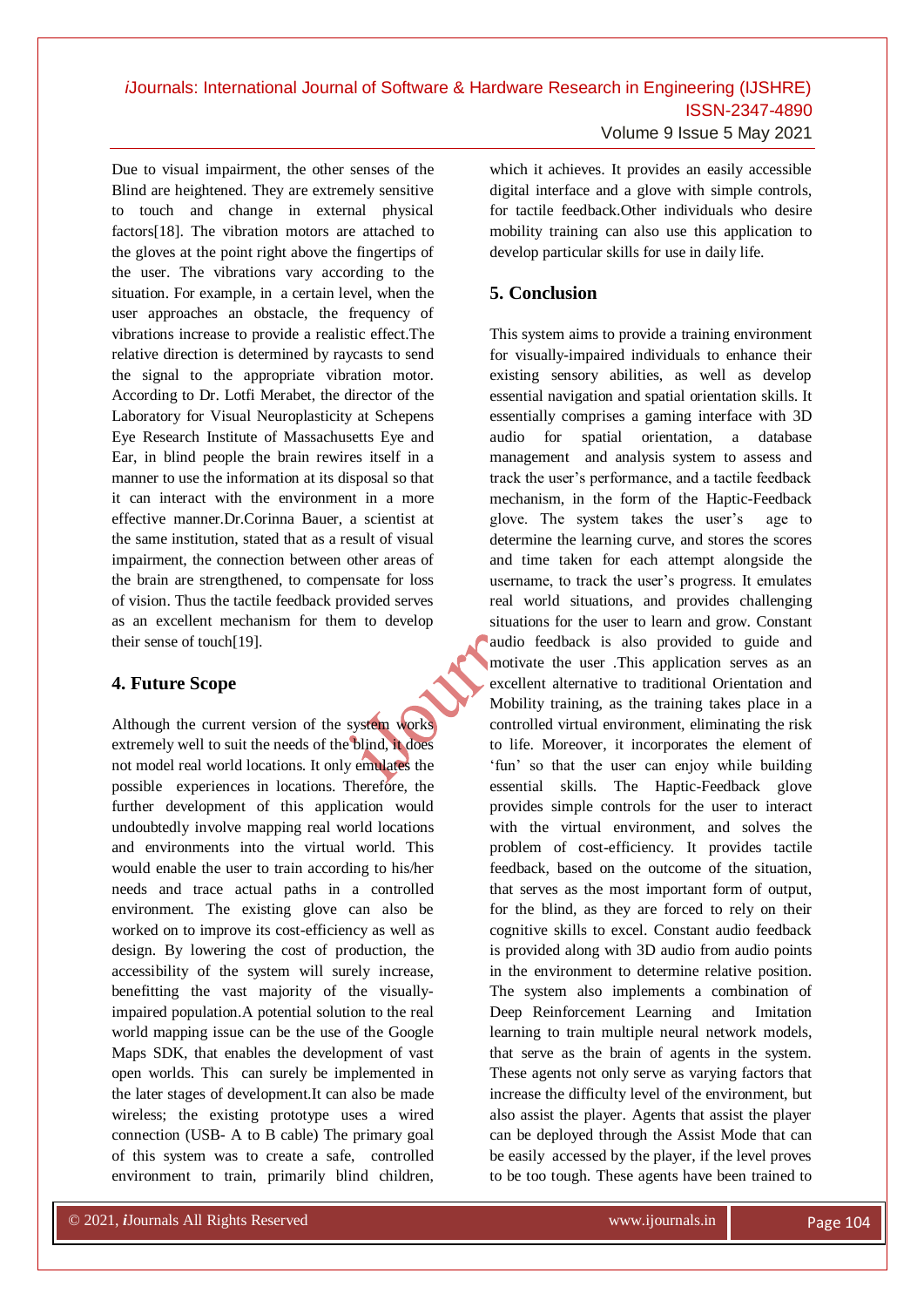Volume 9 Issue 5 May 2021

perform discrete as well as continuous actions, based on the specific needs of the level.These agents train the player within the system itself, removing the need for human guidance. The levels can be curated by therapists and mobility specialists, to develop a training pattern for the user.

The levels offered by the game software develop essential skills through tasks or challenges, recording a score and time, that is eventually analysed to identify the key areas of improvement.The entire software can be accessed through speech due to the implementation of the Microsoft Azure Cognitive Services :Speech to Text SDK and the custom phrase recognizer.Thus, these elements successfully create a cohesive and highly accessible environment for the user to learn and grow.

This system also compensates for the shortage of mobility experts, thus negating the effects that this has on the visually-impaired population.

In conclusion, this system fulfills its original purpose. "Beyond Vision" has the potential to have a major impact on the lives of children and other individuals coping with blindness, who struggle with even daily tasks. It defines a low-cost, accessible solution that can improve the lives of countless untreatable blind children in the world.

### **6. References**

1. World Health Organization (2020, 8 October). Blindness and Vision Impairment [https://www.who.int/news-room/fact](https://www.who.int/news-room/fact-sheets/detail/blindness-and-visual-impairment)[sheets/detail/blindness-and-visual-impairment](https://www.who.int/news-room/fact-sheets/detail/blindness-and-visual-impairment)

2. Bourne R, Steinmetz J, Flaxman S, et al., Trends in prevalence of blindness and distance and near vision impairment over 30 years: an analysis for the Global Burden of Disease Study. Lancet Glob Health. 2020.

[https://www.iapb.org/learn/vision](https://www.iapb.org/learn/vision-atlas/#:~:text=1.1%20billion%20people%20live%20with,%2D%20and%20middle%2Dincome%20countries)[atlas/#:~:text=1.1%20billion%20people%20live%2](https://www.iapb.org/learn/vision-atlas/#:~:text=1.1%20billion%20people%20live%20with,%2D%20and%20middle%2Dincome%20countries) [0with,%2D%20and%20middle%2Dincome%20cou](https://www.iapb.org/learn/vision-atlas/#:~:text=1.1%20billion%20people%20live%20with,%2D%20and%20middle%2Dincome%20countries) [ntries.](https://www.iapb.org/learn/vision-atlas/#:~:text=1.1%20billion%20people%20live%20with,%2D%20and%20middle%2Dincome%20countries)

3. Zhang, Wen. (2017). Surround by Sound: A Review of Spatial Audio Recording and Reproduction. Applied Sciences. 7. 10.3390/app7050532.

© 2020, *i*Journals All Rights Reserved www.ijournals.in

[https://www.researchgate.net/publication/31703652](https://www.researchgate.net/publication/317036523_Surround_by_Sound_A_Review_of_Spatial_Audio_Recording_and_Reproduction) [3\\_Surround\\_by\\_Sound\\_A\\_Review\\_of\\_Spatial\\_Au](https://www.researchgate.net/publication/317036523_Surround_by_Sound_A_Review_of_Spatial_Audio_Recording_and_Reproduction) [dio\\_Recording\\_and\\_Reproduction](https://www.researchgate.net/publication/317036523_Surround_by_Sound_A_Review_of_Spatial_Audio_Recording_and_Reproduction)

4. Kammoun, Slim & Jouffrais, Christophe & Guerreiro, Tiago & Nicolau, Hugo & Jorge, Joaquim. (2012). Guiding Blind People with Haptic Feedback.

[https://www.researchgate.net/publication/23500543](https://www.researchgate.net/publication/235005436_Guiding_Blind_People_with_Haptic_Feedback) [6\\_Guiding\\_Blind\\_People\\_with\\_Haptic\\_Feedback](https://www.researchgate.net/publication/235005436_Guiding_Blind_People_with_Haptic_Feedback)

5. National Federation of the Blind (Minnesota)(2017)Regarding the Alarming Shortage of Qualified Teachers of Blind Students and Orientation and Mobility Professionals.

[https://www.nfbmn.org/about/resolutions/](https://www.nfbmn.org/about/resolutions/A2017-04) [A2017-04](https://www.nfbmn.org/about/resolutions/A2017-04)

6. An Introduction to Deep Reinforcement Learning (2018, 3 December). Authors:Vincent Francois-Lavet, Peter Henderson, Riashat Islam, Marc G. Bellemare, Joelle Pineau

<https://arxiv.org/abs/1811.12560>

7. Ahmed Hussein, Mohamed Medhat Gaber, Eyad Elyan, and Chrisina Jayne. 2017. Imitation Learning: A Survey of Learning Methods. ACM Comput. Surv. 50, 2, Article 21 (June 2017), 35 pages. DOI: <https://doi.org/10.1145/3054912> 8. Arduino(2020) <https://www.arduino.cc/>

9. Jafari N, Adams KD, Tavakoli M. Haptics to improve task performance in people with disabilities: A review of previous studies and a guide to future research with children with disabilities. *Journal of Rehabilitation and Assistive Technologies Engineering*. January 2016. doi[:10.1177/2055668316668147](https://doi.org/10.1177/2055668316668147)

- 10. Unity Technologies(2020) <https://unity.com/>
- 11. Ardity(Daniel Wilches) <https://ardity.dwilches.com/>

12. Mikulcik, Simon D., "Application of Neural Networks for Intelligent Video Game Character Artificial Intelligences" (2016). Honors Theses. 367.

[https://encompass.eku.edu/honors\\_theses/367](https://encompass.eku.edu/honors_theses/367)

13. Unity Documentation(2020) Scripting API: Physics.Raycast [https://docs.unity3d.com/2020.2/Documen](https://docs.unity3d.com/2020.2/Documentation/ScriptReference/Physics.Raycast.html)

[tation/ScriptReference/Physics.Raycast.html](https://docs.unity3d.com/2020.2/Documentation/ScriptReference/Physics.Raycast.html) 14. Proximal Policy Optimization (2017, 20

July) Authors:John Schulman, Oleg Klimov, Filip Wolski, Prafulla Dhariwal, Alec Radford [https://openai.com/blog/openai-baselines](https://openai.com/blog/openai-baselines-ppo/)[ppo/](https://openai.com/blog/openai-baselines-ppo/)

15. The Benefits of Playing Video Games(2014). Authors: Isabela Granic, Adam